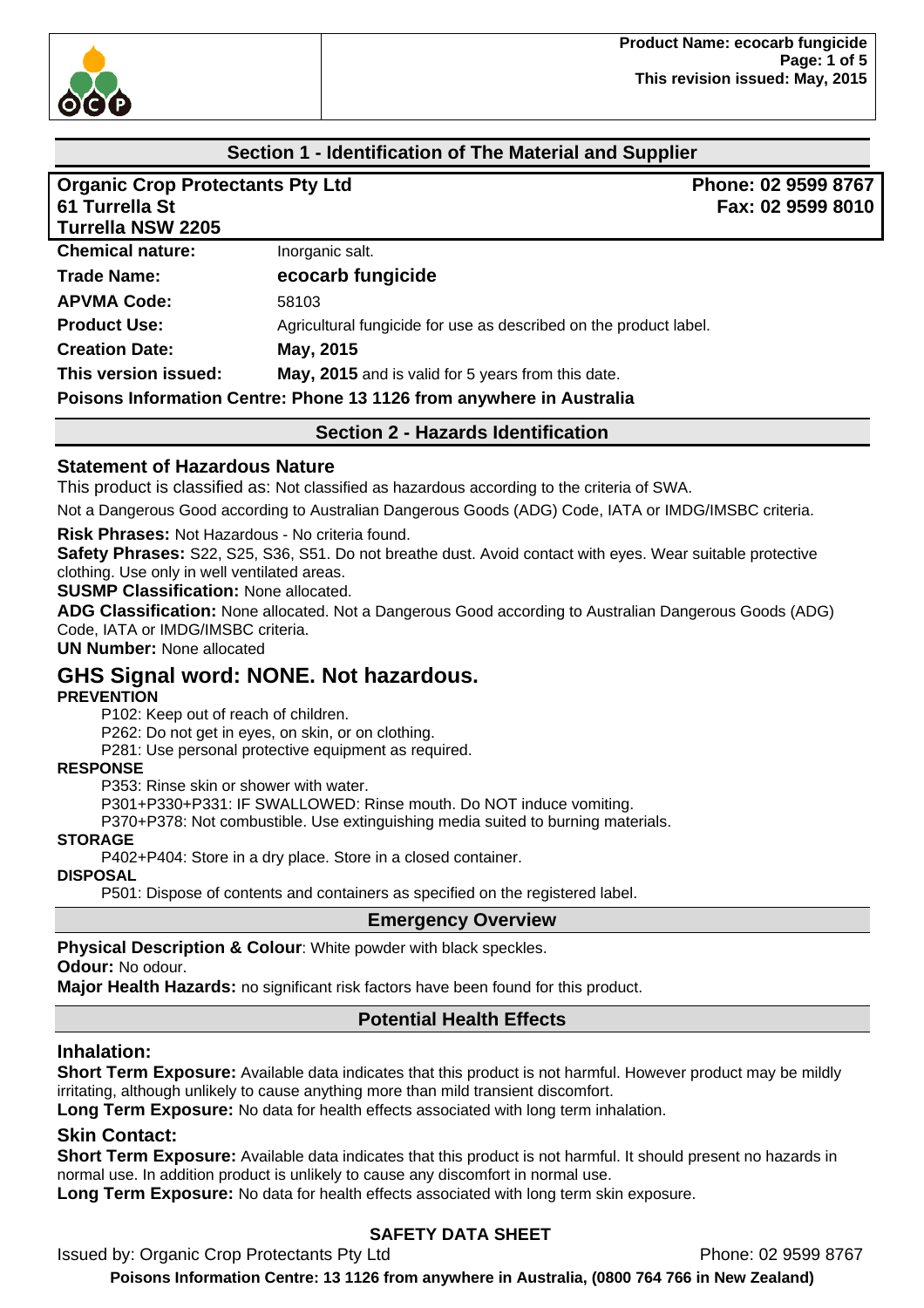

## **Eye Contact:**

**Short Term Exposure:** This product may be irritating to eyes, but is unlikely to cause anything more than mild transient discomfort.

**Long Term Exposure:** No data for health effects associated with long term eye exposure.

### **Ingestion:**

**Short Term Exposure:** Significant oral exposure is considered to be unlikely. However, this product may be irritating to mucous membranes but is unlikely to cause anything more than transient discomfort.

**Long Term Exposure:** No data for health effects associated with long term ingestion.

#### **Carcinogen Status:**

**SWA:** No significant ingredient is classified as carcinogenic by SWA.

**NTP:** No significant ingredient is classified as carcinogenic by NTP.

**IARC:** No significant ingredient is classified as carcinogenic by IARC.

| Section 3 - Composition/Information on Ingredients |               |         |                                |         |
|----------------------------------------------------|---------------|---------|--------------------------------|---------|
| Ingredients                                        | <b>CAS No</b> | Conc.%  | TWA $(mg/m^3)$ STEL $(mg/m^3)$ |         |
| Potassium hydrogen carbonate                       | 298-14-6      | 940a/ka | not set                        | not set |
| Other non hazardous ingredients                    | secret        | to 100  | not set                        | not set |

This is a commercial product whose exact ratio of components may vary slightly. Minor quantities of other non hazardous ingredients are also possible.

The SWA TWA exposure value is the average airborne concentration of a particular substance when calculated over a normal 8 hour working day for a 5 day working week. The STEL (Short Term Exposure Limit) is an exposure value that may be equalled (but should not be exceeded) for no longer than 15 minutes and should not be repeated more than 4 times per day. There should be at least 60 minutes between successive exposures at the STEL. The term "peak "is used when the TWA limit, because of the rapid action of the substance, should never be exceeded, even briefly.

## **Section 4 - First Aid Measures**

#### **General Information:**

You should call The Poisons Information Centre if you feel that you may have been poisoned, burned or irritated by this product. The number is 13 1126 from anywhere in Australia (0800 764 766 in New Zealand) and is available at all times. Have this SDS with you when you call.

**Inhalation:** First aid is not generally required. If in doubt, contact a Poisons Information Centre or a doctor. **Skin Contact:** Gently brush away excess particles. Irritation is unlikely. However, if irritation does occur, flush with lukewarm, gently flowing water for 5 minutes or until chemical is removed.

**Eye Contact:** Quickly and gently brush particles from eyes. No effects expected. If irritation does occur, flush contaminated eye(s) with lukewarm, gently flowing water for 5 minutes or until the product is removed. Obtain medical advice if irritation becomes painful or lasts more than a few minutes. Take special care if exposed person is wearing contact lenses.

**Ingestion:** If product is swallowed or gets in mouth, do NOT induce vomiting; wash mouth with water and give some water to drink. If symptoms develop, or if in doubt contact a Poisons Information Centre or a doctor.

# **Section 5 - Fire Fighting Measures**

**Fire and Explosion Hazards**: There is no risk of an explosion from this product under normal circumstances if it is involved in a fire.

Fire decomposition products from this product are not expected to be hazardous or harmful.

**Extinguishing Media:** Not combustible. Use extinguishing media suited to burning materials.

**Fire Fighting:** If a significant quantity of this product is involved in a fire, call the fire brigade.

| Flash point:                     | Does not burn.                  |
|----------------------------------|---------------------------------|
| <b>Upper Flammability Limit:</b> | Does not burn.                  |
| <b>Lower Flammability Limit:</b> | Does not burn.                  |
| <b>Autoignition temperature:</b> | Not applicable - does not burn. |
| <b>Flammability Class:</b>       | Does not burn.                  |
|                                  |                                 |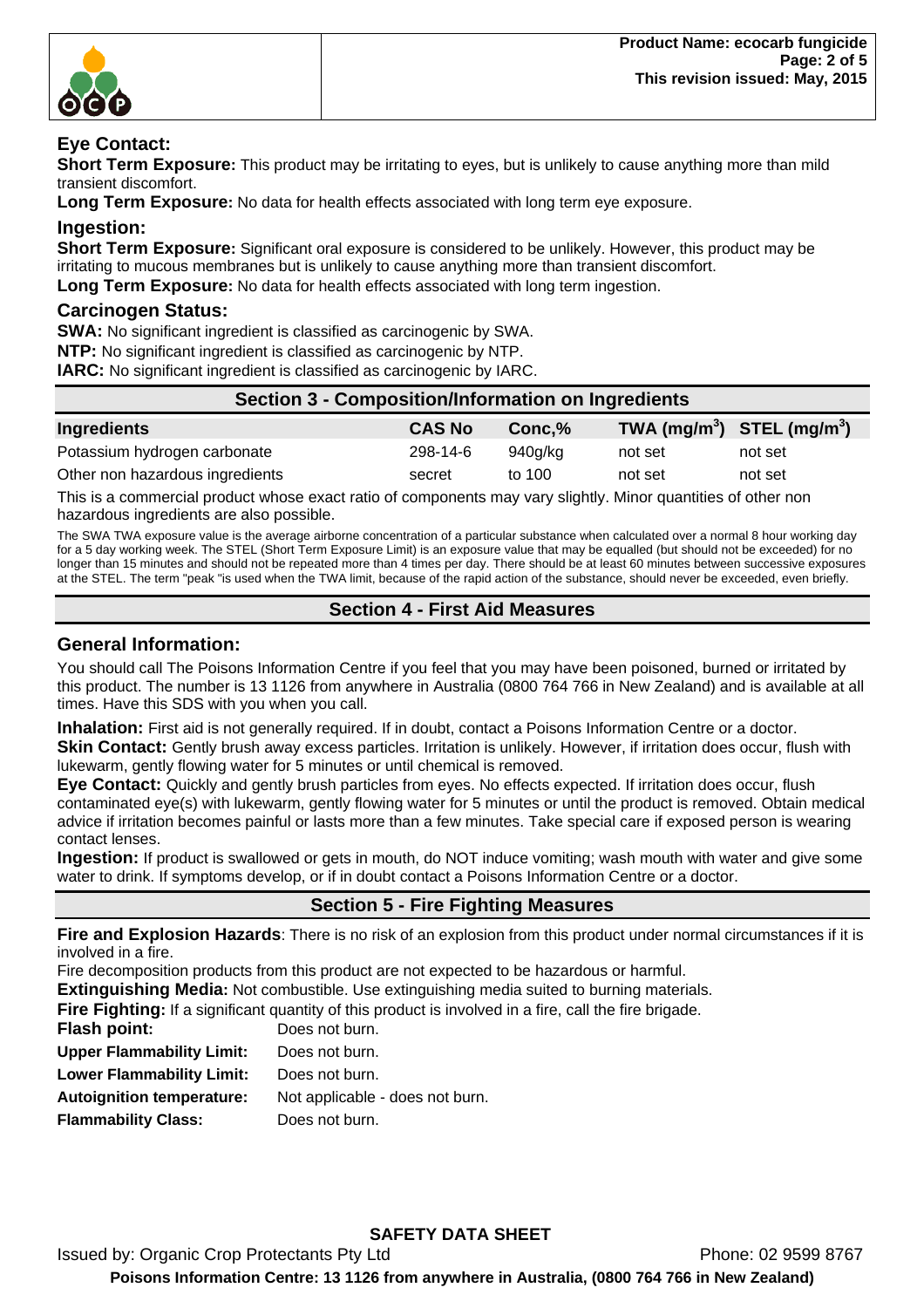

## **Section 6 - Accidental Release Measures**

**Accidental release:** Minor spills do not normally need any special cleanup measures. In the event of a major spill, prevent spillage from entering drains or water courses. As a minimum, wear overalls, goggles and gloves. Suitable materials for protective clothing include cotton, rubber. Eye/face protective equipment should comprise as a minimum, protective goggles. If there is a significant chance that dusts are likely to build up in cleanup area, we recommend that you use a suitable dust mask.

Stop leak if safe to do so, and contain spill. Sweep up and shovel or collect recoverable product into labelled containers for recycling or salvage, and dispose of promptly. Consider vacuuming if appropriate. Recycle containers wherever possible after careful cleaning. Refer to product label for specific instructions. After spills, wash area preventing runoff from entering drains. If a significant quantity of material enters drains, advise emergency services. Full details regarding disposal of used containers, spillage and unused material may be found on the label. If there is any conflict between this SDS and the label, instructions on the label prevail. Ensure legality of disposal by consulting regulations prior to disposal. Thoroughly launder protective clothing before storage or re-use. Advise laundry of nature of contamination when sending contaminated clothing to laundry.

## **Section 7 - Handling and Storage**

**Handling:** Keep exposure to this product to a minimum, and minimise the quantities kept in work areas. Check Section 8 of this SDS for details of personal protective measures, and make sure that those measures are followed. The measures detailed below under "Storage" should be followed during handling in order to minimise risks to persons using the product in the workplace. Also, avoid contact or contamination of product with incompatible materials listed in Section 10.

**Storage:** Make sure that containers of this product are kept tightly closed. Keep containers dry and away from water. Make sure that the product does not come into contact with substances listed under "Incompatibilities" in Section 10. Check packaging - there may be further storage instructions on the label.

## **Section 8 - Exposure Controls and Personal Protection**

The following Australian Standards will provide general advice regarding safety clothing and equipment:

Respiratory equipment: **AS/NZS 1715**, Protective Gloves: **AS 2161**, Occupational Protective Clothing: AS/NZS 4501 set 2008, Industrial Eye Protection: **AS1336** and **AS/NZS 1337**, Occupational Protective Footwear: **AS/NZS2210**.

### **SWA Exposure Limits TWA (mg/m<sup>3</sup>**

**) STEL (mg/m<sup>3</sup> )** 

Exposure limits have not been established by SWA for any of the significant ingredients in this product. No special equipment is usually needed when occasionally handling small quantities. The following instructions are

for bulk handling or where regular exposure in an occupational setting occurs without proper containment systems. **Ventilation:** No special ventilation requirements are normally necessary for this product. However make sure that the work environment remains clean and that dusts are minimised.

**Eye Protection:** Eye protection such as protective glasses or goggles is recommended when this product is being used.

**Skin Protection:** The information at hand indicates that this product is not harmful and that normally no special skin protection is necessary. However, we suggest that you routinely avoid contact with all chemical products and that you wear suitable gloves (preferably elbow-length) when skin contact is likely.

**Protective Material Types:** We suggest that protective clothing be made from the following materials: cotton, rubber.

**Respirator:** If there is a significant chance that dusts are likely to build up in the area where this product is being used, we recommend that you use a suitable dust mask.

Safety deluge showers should, if practical, be provided near to where this product is being handled commercially.

# **Section 9 - Physical and Chemical Properties:**

| <b>Physical Description &amp; colour:</b> | White powder with black speckles.              |
|-------------------------------------------|------------------------------------------------|
| Odour:                                    | No odour.                                      |
| <b>Boiling Point:</b>                     | Not applicable.                                |
| <b>Freezing/Melting Point:</b>            | Decomposes about 127°C                         |
| <b>Volatiles:</b>                         | No specific data. Expected to be low at 100°C. |
| <b>Vapour Pressure:</b>                   | Negligible at normal ambient temperatures.     |
| <b>Vapour Density:</b>                    | Not applicable.                                |
| <b>Specific Gravity:</b>                  | No data. Bulk density 0.76-0.86                |
| <b>Water Solubility:</b>                  | Soluble.                                       |

## **SAFETY DATA SHEET**

Issued by: Organic Crop Protectants Pty Ltd **Phone: 02 9599 8767**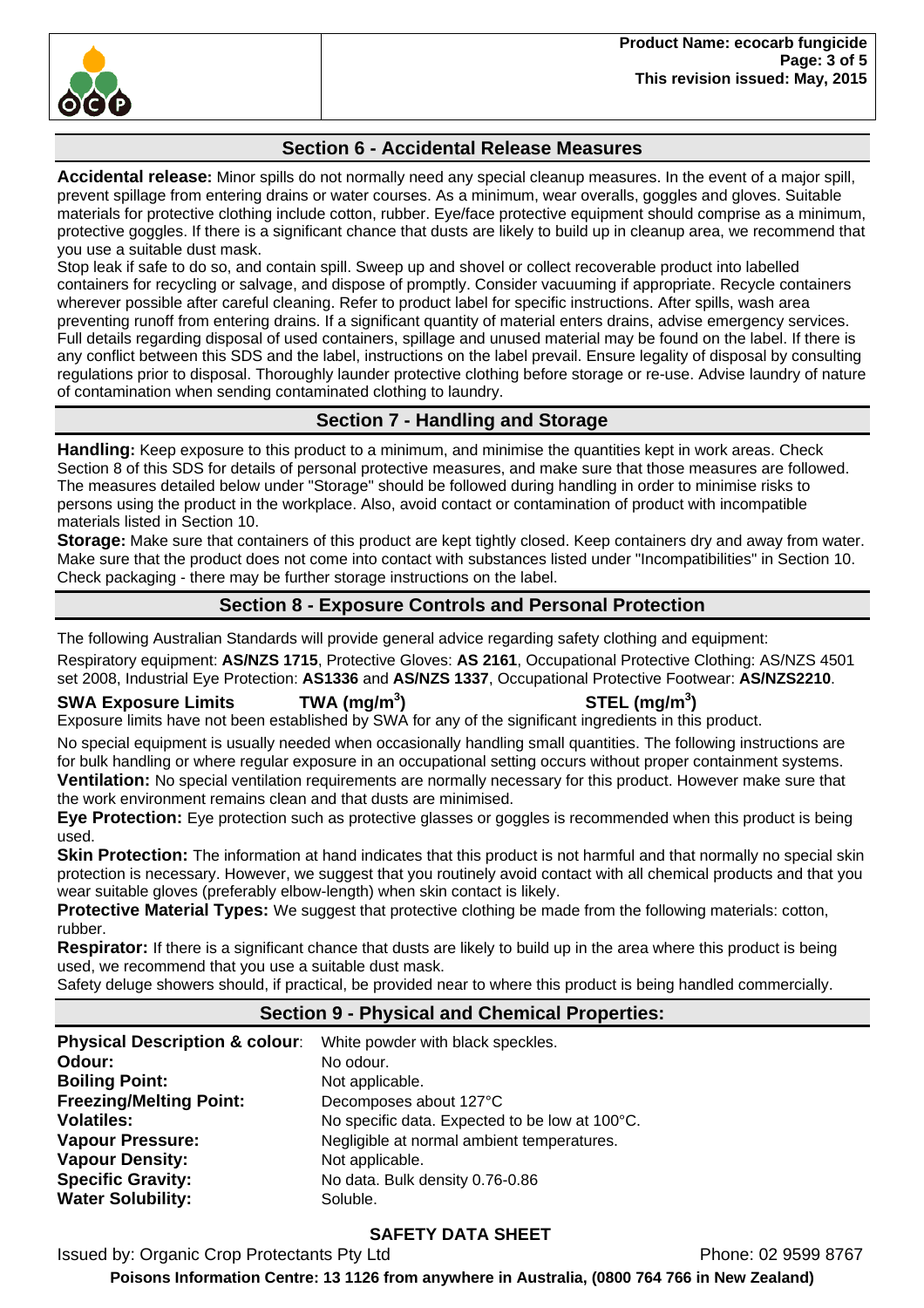

| pH:                                  | $8.0 - 8.5$                                |
|--------------------------------------|--------------------------------------------|
| <b>Volatility:</b>                   | Negligible at normal ambient temperatures. |
| <b>Odour Threshold:</b>              | No data.                                   |
| <b>Evaporation Rate:</b>             | Not applicable.                            |
| <b>Coeff Oil/water Distribution:</b> | No data                                    |
| Viscosity:                           | Not applicable.                            |
| <b>Autoignition temp:</b>            | Not applicable - does not burn.            |

## **Section 10 - Stability and Reactivity**

**Reactivity:** This product is unlikely to react or decompose under normal storage conditions. However, if you have any doubts, contact the supplier for advice on shelf life properties.

**Conditions to Avoid:** Keep containers tightly closed. Containers should be kept dry.

**Incompatibilities:** water, acids.

**Fire Decomposition:** Combustion forms carbon dioxide, usually without carbon monoxide and smoke. Potassium compounds.

**Polymerisation:** This product will not undergo polymerisation reactions.

# **Section 11 - Toxicological Information**

**Local Effects:** 

**Target Organs:** There is no data to hand indicating any particular target organs.

## **Classification of Hazardous Ingredients**

Ingredient **Risk Phrases** 

No ingredient mentioned in the HSIS Database is present in this product at hazardous concentrations.

## **Section 12 - Ecological Information**

This product is unlikely to adversely effect the environment. Salts, acids and bases are typically diluted and neutralised when released to the environment in small quantities.

## **Section 13 - Disposal Considerations**

**Disposal:** Shake bag contents into spray tank until the bag is empty. DO NOT dispose of undiluted chemicals on site. Puncture or shred and deliver empty packaging for appropriate disposal to an approved waste management facility. If an approved waste management facility is not available bury the empty packaging 500 mm below the surface in a disposal pit specifically marked and set up for this purpose clear of waterways, desirable vegetation and tree roots, in compliance with relevant Local, State or Territory government regulations. DO NOT burn empty bags or product.

## **Section 14 - Transport Information**

**UN Number:** This product is not classified as a Dangerous Good by ADG, IATA or IMDG/IMSBC criteria. No special transport conditions are necessary unless required by other regulations.

## **Section 15 - Regulatory Information**

**AICS:** All of the significant ingredients in this formulation are compliant with NICNAS regulations.

## **Section 16 - Other Information**

**This SDS contains only safety-related information. For other data see product literature.** 

#### **Acronyms:**

| <b>ADG Code</b>     | Australian Code for the Transport of Dangerous Goods by Road and Rail $(7th$ edition)                                  |
|---------------------|------------------------------------------------------------------------------------------------------------------------|
| <b>AICS</b>         | Australian Inventory of Chemical Substances                                                                            |
| <b>SWA</b>          | Safe Work Australia, formerly ASCC and NOHSC                                                                           |
| <b>CAS number</b>   | <b>Chemical Abstracts Service Registry Number</b>                                                                      |
| <b>Hazchem Code</b> | Emergency action code of numbers and letters that provide information to emergency<br>services especially firefighters |
| <b>IARC</b>         | International Agency for Research on Cancer                                                                            |

## **SAFETY DATA SHEET**

Issued by: Organic Crop Protectants Pty Ltd **Phone: 02 9599 8767**